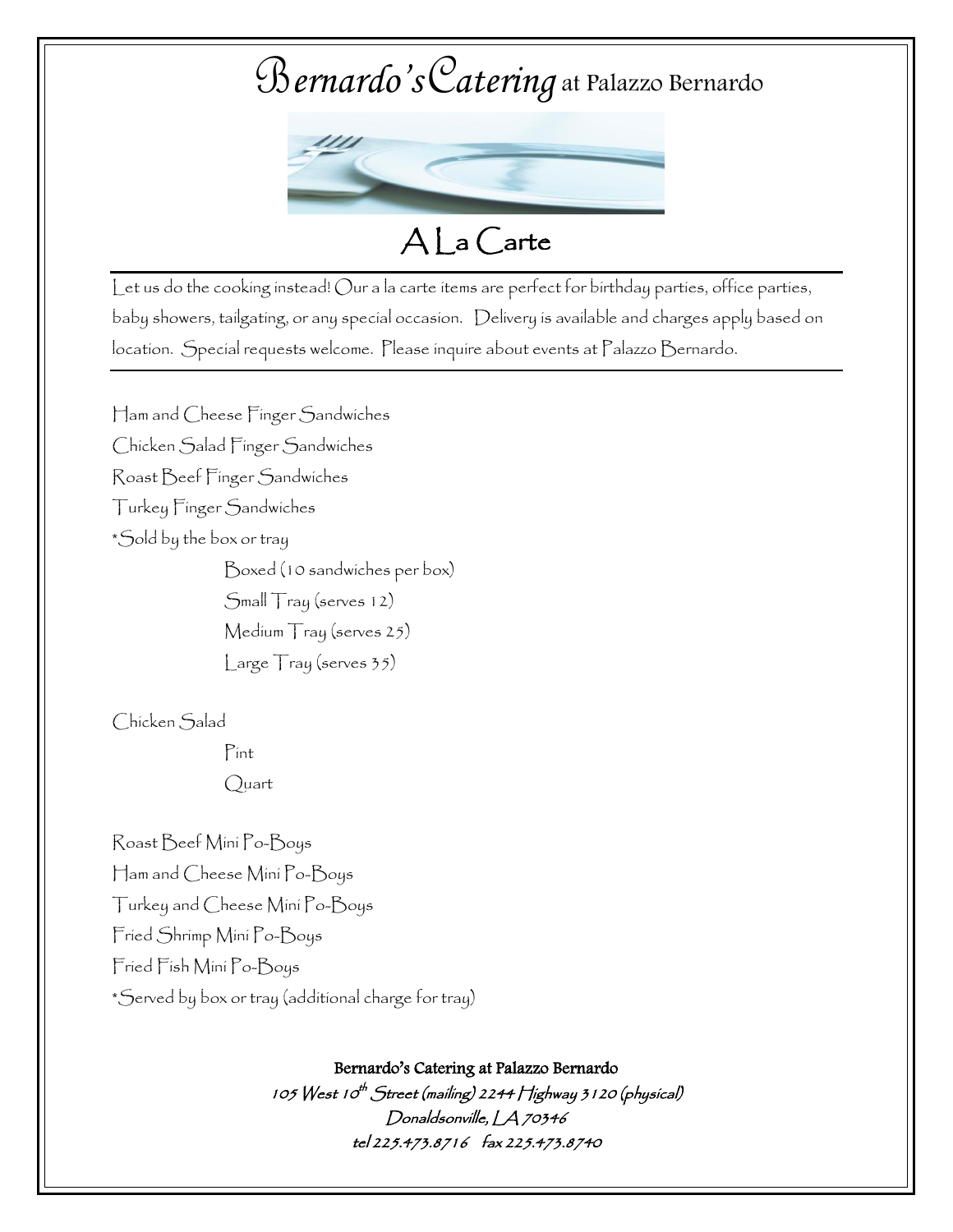### B*ernardo's*C*atering* at Palazzo Bernardo



Mini Muffalettas

Boxed (10 per box) Small Tray (serves 15) Medium Tray (serves 30) Large Tray (serves 50)

#### Vegetable Tray

Small Tray (serves 20) Medium Tray (serves 40) Large Tray (serves 75)

#### Fruit Tray

Small Tray (serves 30) Large Tray (serves 60)

Dip for Fruit Tray (pint) Shrimp Mold with Crackers (serves 50) Cold Crab Dip with Melbas (1 ½ quart) Hot Crab Mornay Dip with Melbas (quart) Hot Broccoli Dip with Melbas (1/2 gallon) Cold Spinach Dip with Melbas (1 ½ quart) Hot Spinach and Artichoke Dip with Melbas (1/2 gallon) Shrimp Dip with Chips (quart) French Onion Dip with Chips (quart) Taco Pie with Chips (serves 50) Crabmeat Cheesecake (serves 50)

Bernardo's Catering at Palazzo Bernardo

105 West 10<sup>th</sup> Street (mailing) 2244 Highway 3 1 20 (physical) Donaldsonville, LA 70346 tel 225.473.8716 fax 225.473.8740